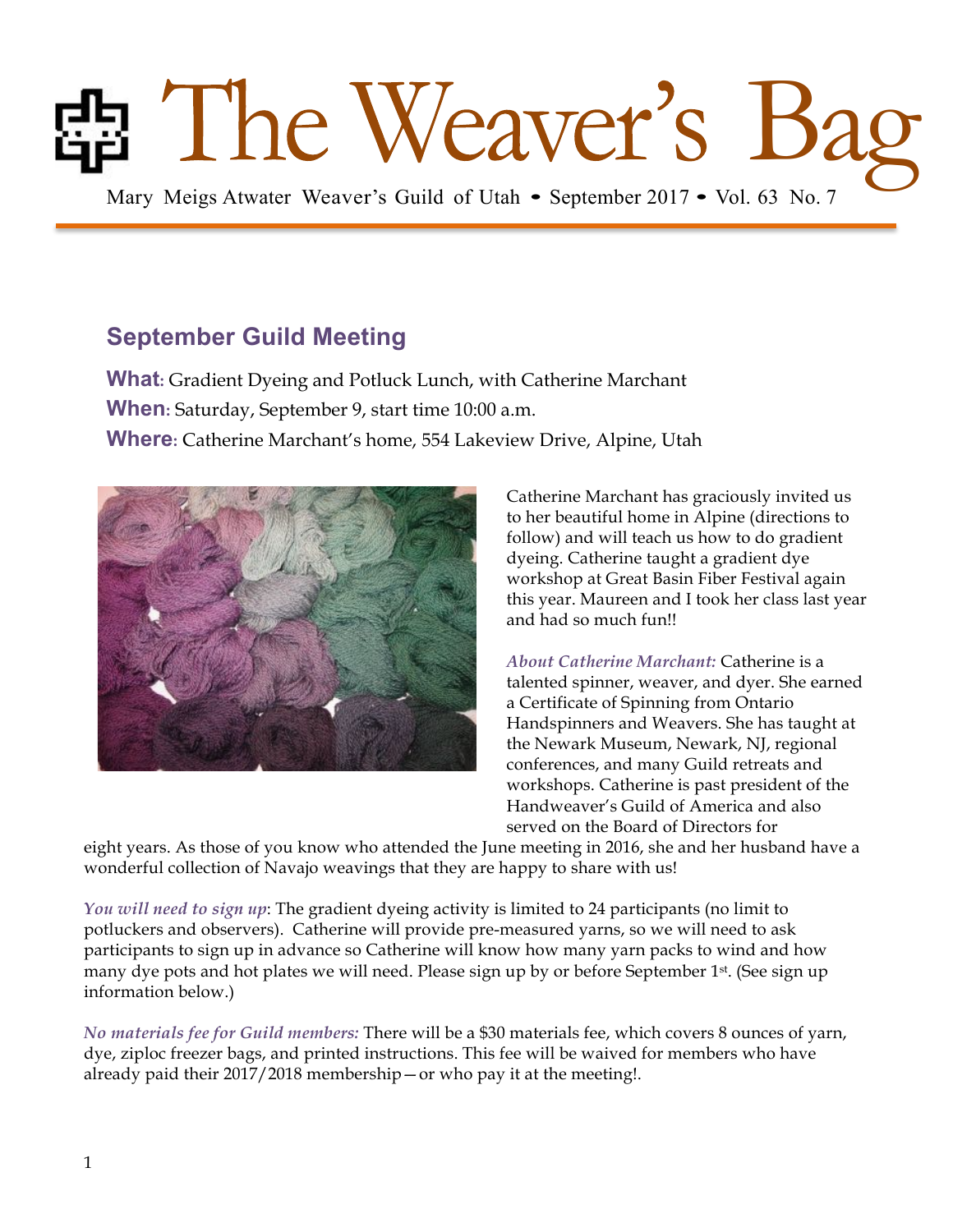#### *What to bring:*

- Heavy rubber gloves, a cover-up or old clothes, a stir stick (a chop stick works well)
- If possible, a large dye pot (canner size) and a hot plate or Coleman stove. We will need one dye pot and heat source for each two people.
- A dish to share for the potluck lunch (the Guild will provide eating utensils and drinks)

*How to sign up*: Please e-mail Mimi Rodes at mimirodes@comcast.net and let me

- know: If you want to participate in the Gradient Dye workshop
	- If you can bring a dye pot and/or hot plate or Coleman stove



*Questions:* The week before the event, I will send out a list of who should bring dye pots or hot plates and any other information that comes up. Please contact me if you have any questions! mimirodes@comcast.net, 385-347-9976

*Directions to Catherine's house:* 554 Lakeview Dr., Alpine, UT 84004, 908-803-9667

- Take the UT-92/Timpanogos Highway exit, Exit 284.
- Merge onto UT-92/Timpanogos Hwy via the ramp on the left toward Highland/Alpine/Cedar Hills. Then travel 0.39 miles.
- Keep right at the fork to go on UT-92. Go 3.41 miles.
- Turn left onto N Highland Blvd. go 1.13 miles. (N Highland Blvd is 0.4 miles past N 1200 E. If you are on W Timpanogos Hwy and reach N Tamarack Dr, you've gone about 0.2 miles too far.)
- Turn right onto W 11800 N. Go 0.97 miles. (W 11800 N is 0.1 miles past W Woods Hollow Ln.)
- W 11800 N becomes W Westfield Rd. Go 0.94 miles.
- Turn left onto N 400 W. Go 0.41 miles. (N 400 W is 0.4 miles past Sunrise Dr. If you are on W 200 N and reach N Deerfield Dr, you've gone about 0.1 miles too far.)
- N 400 W becomes Eagle View Dr. Go 0.28 miles.
- Turn left onto Lakeview Dr. Go 0.09 miles. Catherine's home is on the right. (If you reach Treeline Dr, you've gone a little too far.

# **Guild Dues: The Best Deal in Town!**

Guild dues are the best deal in town! You get way more than your money's worth out of a year of Guild activities and resources. If you are at the September meeting, please plan to pay your dues (then there will be no materials fee at the meeting). If you are not able to come, please mail your dues, along with your name, phone number, and email to Catherine Marchant, 554 Lakeview Drive, Alpine UT 84004.

Dues are \$30 per year (checks made out to MMAWG) or \$35 if you want to get the newsletter by mail.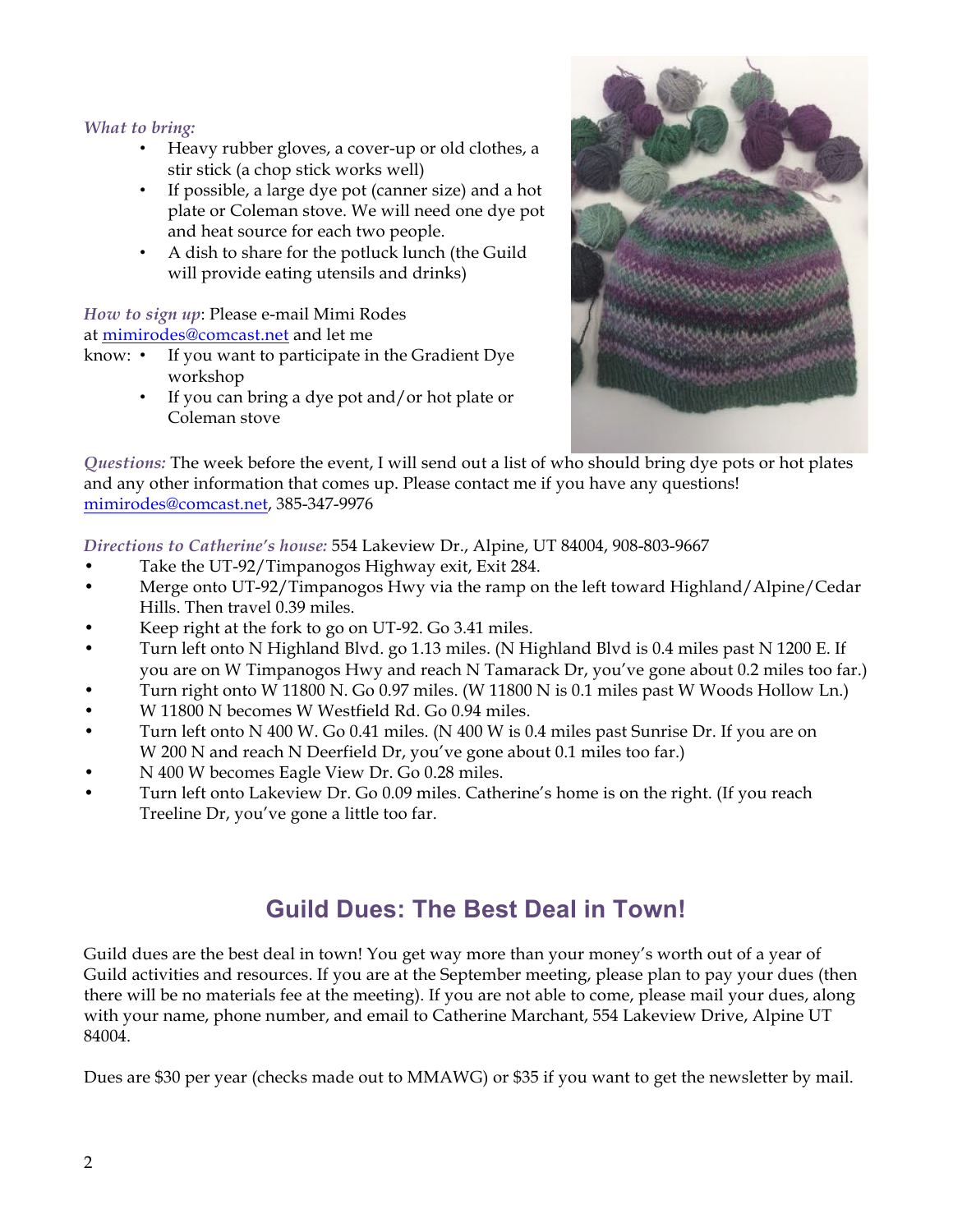# **President's Message: Gifts from the Guild**

Many, many thanks to Mimi and all the members of the 2016/2017 board. Mimi and the other board members could not possibly have served the Guild better, and I am so grateful for all that they did. It was often hard work—done quietly and without fanfare for the great benefit of all of us. I know I speak for everyone in the Guild when I express our heartfelt thanks. In this little message, I would like to share several of the gifts that I feel the Guild has given me.

*Me, an artist?* When I joined the Guild, I was a knitter, a seamstress, a very new weaver, and someone who generally loved textiles. But I generally followed patterns and considered myself an ordinary knitter and seamstress. Joining the Guild brought me into association with talented artists and with textile ideas far beyond anything I knew existed. And do you know what happened? It wasn't very long until I started to think of myself as an artist! I am still a quite ordinary textile lover, but I have a different attitude and approach to this beautiful art we share. What a wonderful gift from the Guild!

*Inspiring friends*. As I think about the people who mean so much in my life, it is quite remarkable how many of them I have met through the Guild. The people drawn toward weaving are wonderful, don't you agree? The friends and associates I have met have brought inspiration, laughter, beauty, understanding of our shared passion, and joy into my life, and I am so profoundly grateful for each one. I am so grateful for the organization that has brought us together.

*A wonderful year ahead.* The dedicated members of the Guild board have put together a remarkable year of opportunities and learning. I am so grateful we can share all of these adventures together! See you in September. *Susan*



# **The Guild Challenge: Lace!**

The Guild Challenge last year, focused on Crackle weaving and organized by Sonya Campana, was very inspiring for everyone—those who participated and those who attended the meetings focused on Crackle and saw the beautiful weaving that resulted.

Our Guild Challenge this year will be focused on Lace weaving and will be organized by Michelle Pahl (learn more about Michelle in the "Getting to Know You" section of this newsletter). More information will be presented at the September meeting. The Challenge will include lots of information and

examples of Lace weaves to expand your Lace weaving horizons:

- Our November Guild meeting will be focused on types of Lace weaving, with lots of examples of the beautiful weavings that can be made using Lace structures.
- Each participant will choose a Lace structure and make a weaving of her choice using that structure. It would be great if each person could do something with Lace she hasn't tried before.
- The completed weavings will be displayed and discussed at the April Guild meeting.
- Each participant will be encouraged to put on enough warp to create a sample of the Lace structure for the Guild library so that we will have a Lace swatch collection for later use.

Stay tuned for more information!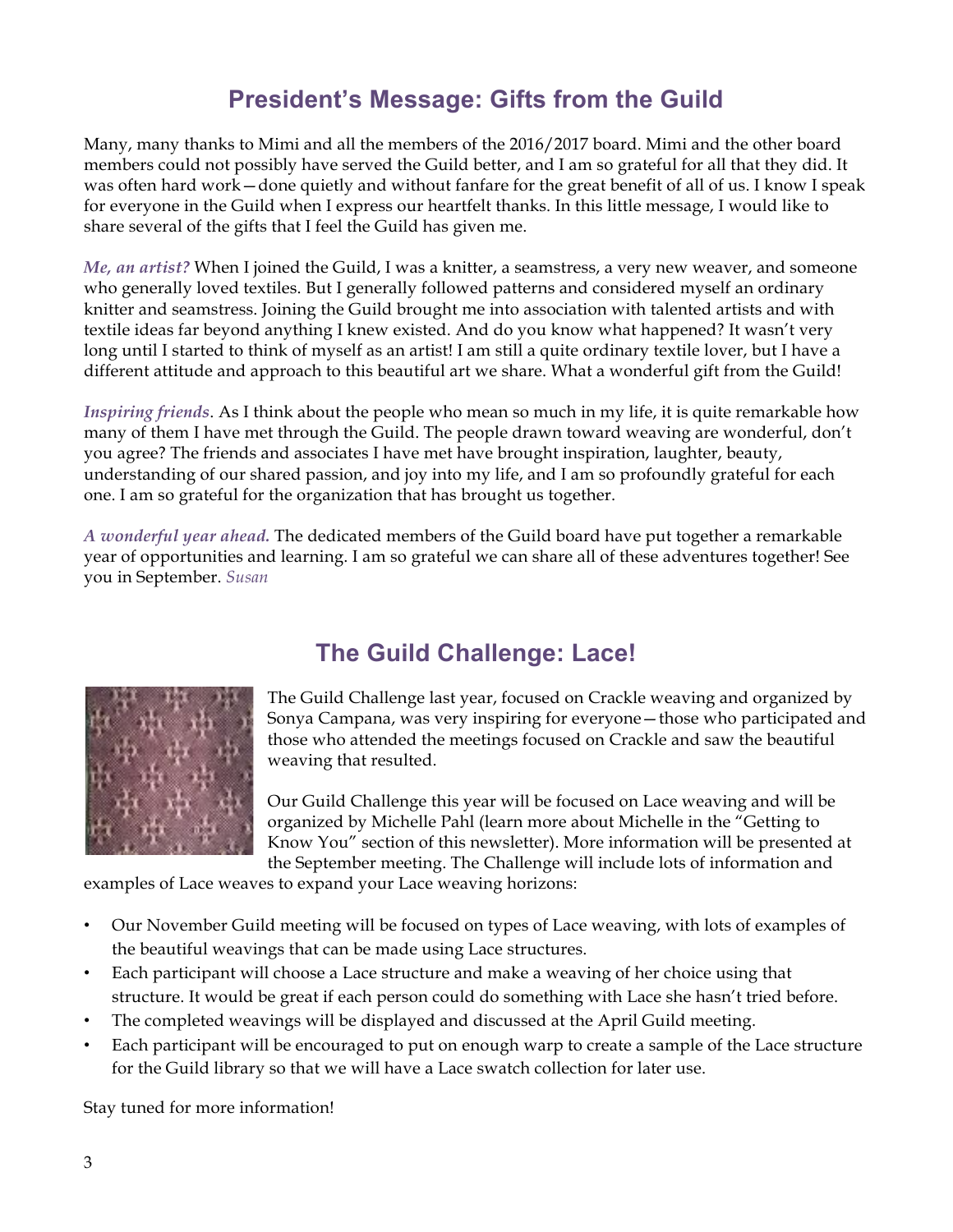## **Intermountain Weavers Conference Was Wonderful**



For those of us who attended Intermountain Weavers Conference, the experience was remarkably inspiring. The setting was the high mountains of Durango, Colorado, and inspiration was everywhere! Many of our Guild members attended, learning from the three-day workshops, the shows, the fashions, the weavers all around, and the vendors hall! Our Guild was very well represented in the shows.

Mimi Rodes's tapestry received the IWC non-functional award. Deanna Baugh's pillows received the functional award. These are both important recognitions of the wonderful work being done by our Guild members.





Members of our Guild contributed items toward a basket of fiber goodies that was raffled off at the Intermountain Weavers Conference. The basket was beautiful, and we received the following note from the very appreciative basket winner, Susie Opdahl, from Prescott, Arizona:

"Dear Members of the Mary Meigs Atwater Weavers Guild:

"Thank you so much for putting together such a wonderful raffle basket that I was so lucky to win! I'm absolutely thrilled with all the goodies it contained. I especially loved the fleece!

"Thank you, too, to Connie Denton for constructing such a lovely basket—it will be used in my studio forever! Your Guild did such an amazing job with your raffle baskets! Thank you, Susie Opdahl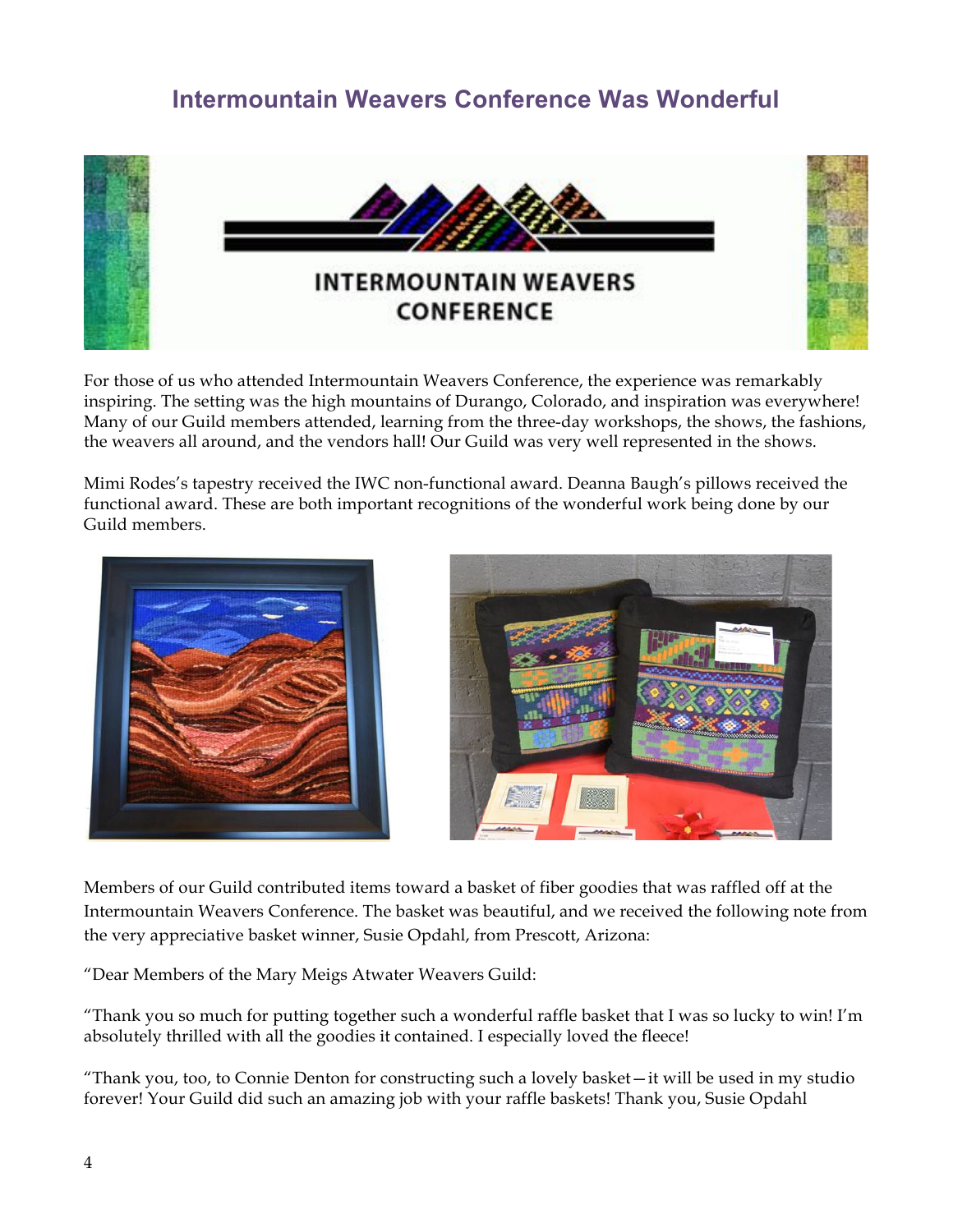# **The Guild Library Rocks!**

Hi, Weavers! Have I got news for you! At Intermountain Weavers Conference (IWC) last month, I bought some awesome textile resources for our library.

These are amazing books, which you need to see to believe. We will have these at upcoming Guild meetings for you to drool over.

**VAV Magazine**

Two-years subscription and numerous back issues from 2010 up to 2016

**Norwegian Pick-up Bandweaving** Heather Torgenrud

**Traditional Weavers of Guatemala** Deborah Chandler

**Old Swedish Weavings from North to South** Doris Wiklund

**Handwoven Baby Blankets** Tom Knisely

**Handwoven Table Linens** Tom Knisely

**Weaving Shaker Rugs** Mary Elva Congleton Erf

**Designing Woven Fabrics** Janet Philips

**An Exaltation of Blocks** Rosalie Nelson

I will not be at the September meeting, but I plan to bring any books you Guild members want to the monthly meetings, now that the library is in my basement.

The first 10 days of September I will be in Japan! So anytime up to that point and afterwards, please feel free to call me to check out items from the library.

Contact me also if you want to arrange to rent a table loom, triangle loom, and stand or tapestry loom. *Sonya Campana, librarian*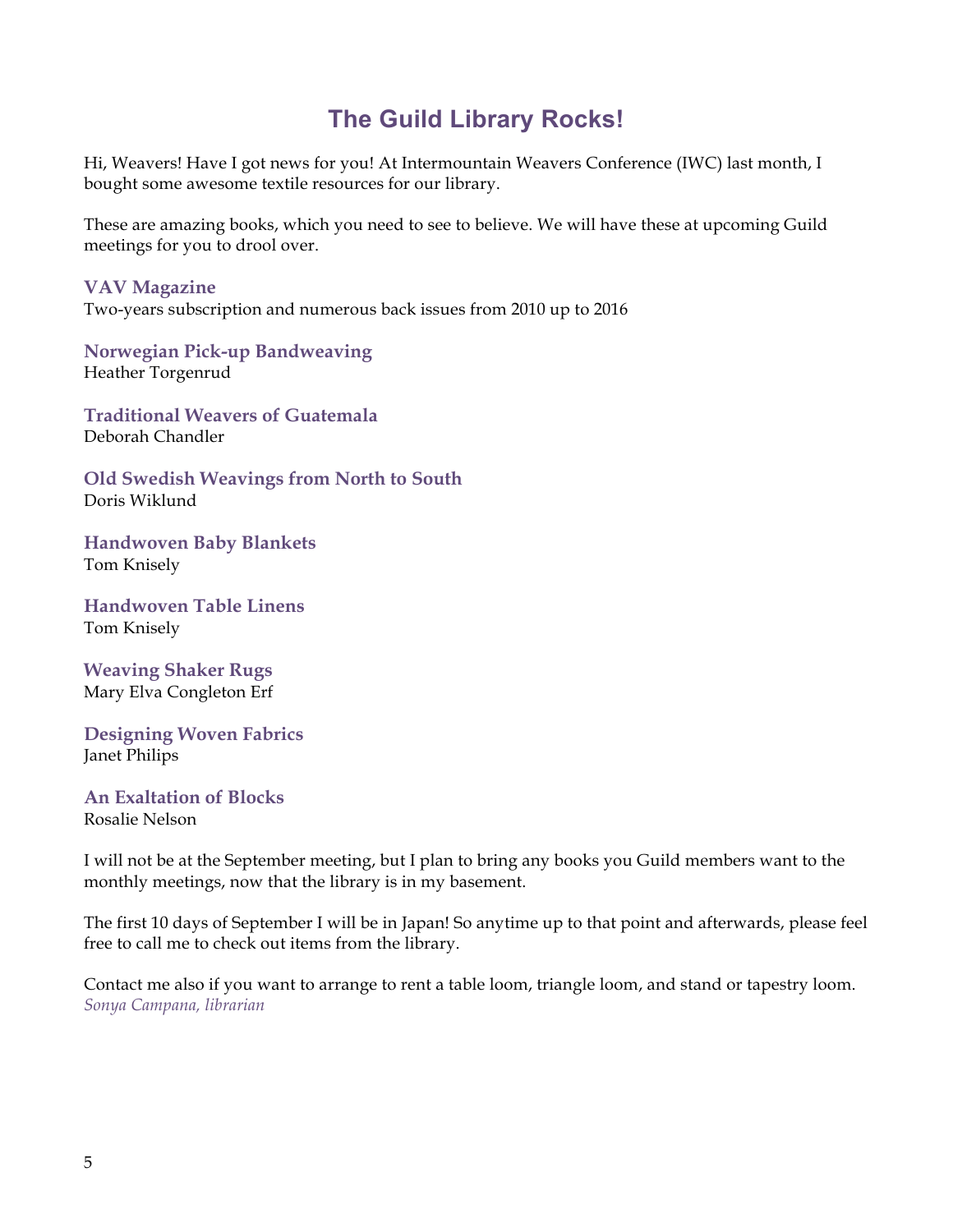## **Reader's Corner: Swatches!**

Our Guild library holds many amazing treasures, and my goal in writing this new column is to highlight selections from the collection. Initially I wanted to do this because our closeted library seemed difficult to penetrate, but with the library collection moving to Sonya's house, it feels more important than ever to help members connect with our Guild's resources.

Weaving books come in many different flavors. There are project books, books that focus on a specific weaving structure, basic books describing a diversity of weave structures (e.g., Black or Davison), books on historic weavings, ethnic weaving, and related topics such as spinning, dyeing, and converting your woven fabric into something. But for this first column, I have chosen to focus on three of our library's holding that not only have words and drafts to stimulate the mind, but they also have actual fabric samples for your tactile pleasure!

Sharon Alderman's *Swatch Collection,* by Sharon Alderman *Magic in the Water: Wet Finishing Handwovens,* by Laura Fry *Swatch Book,* by Virginia West

These are a bit daunting—some are large, and all are bulky. But the treasures inside are amazing.

#### *Swatch Collection,* by Sharon Alderman

This is an elegant box filled with cardstock squares with mounted swatches. The notes printed with the swatch provide the details: draft, yarns, and sett. Although there were only a few that I thought I might some day weave myself, to be able to see the draft and fabric together, and read Sharon's thoughts about fiber and fabric use, was an inspiration.

#### *Magic in the Water: Wet Finishing Handwovens,* by Laura Fry

In this book, there are also drafts with fabric samples, but the emphasis is on wet finishing. The book starts with a consideration of each fiber type, and a description of how the woven fabric should be finished. Then the major part of the book shows a finished product (e.g., garment, tablecloth), the draft, and samples from before and after wet finishing. This book helped me greatly to understand fulling of wool, and it had fabrics with interesting combinations of yarns (e.g., tencel warp with chenille weft). My only disappointment is that many of the yarns are now obsolete, and it would be useful to have a guide that compared the older yarns to ones available today.

#### *Swatch Book,* by Virginia West

This also has samples of some amazing fabrics. Each swatch includes a written commentary, the draft, and the yarns. To me, the Virginia West swatches seemed a bit more unusual, and not unexpectedly, many also required more than eight shafts.

#### *True Treasures!*

The ability to see and touch fabric, look at its draft, and read about its yarn is an extraordinary learning opportunity for new weavers, and a great source of inspiration for weavers of all skill levels. OK, what are you waiting for? These are true treasures! Just call, text or e-mail Sonya—your library adventure awaits! *Leslie Sieburth*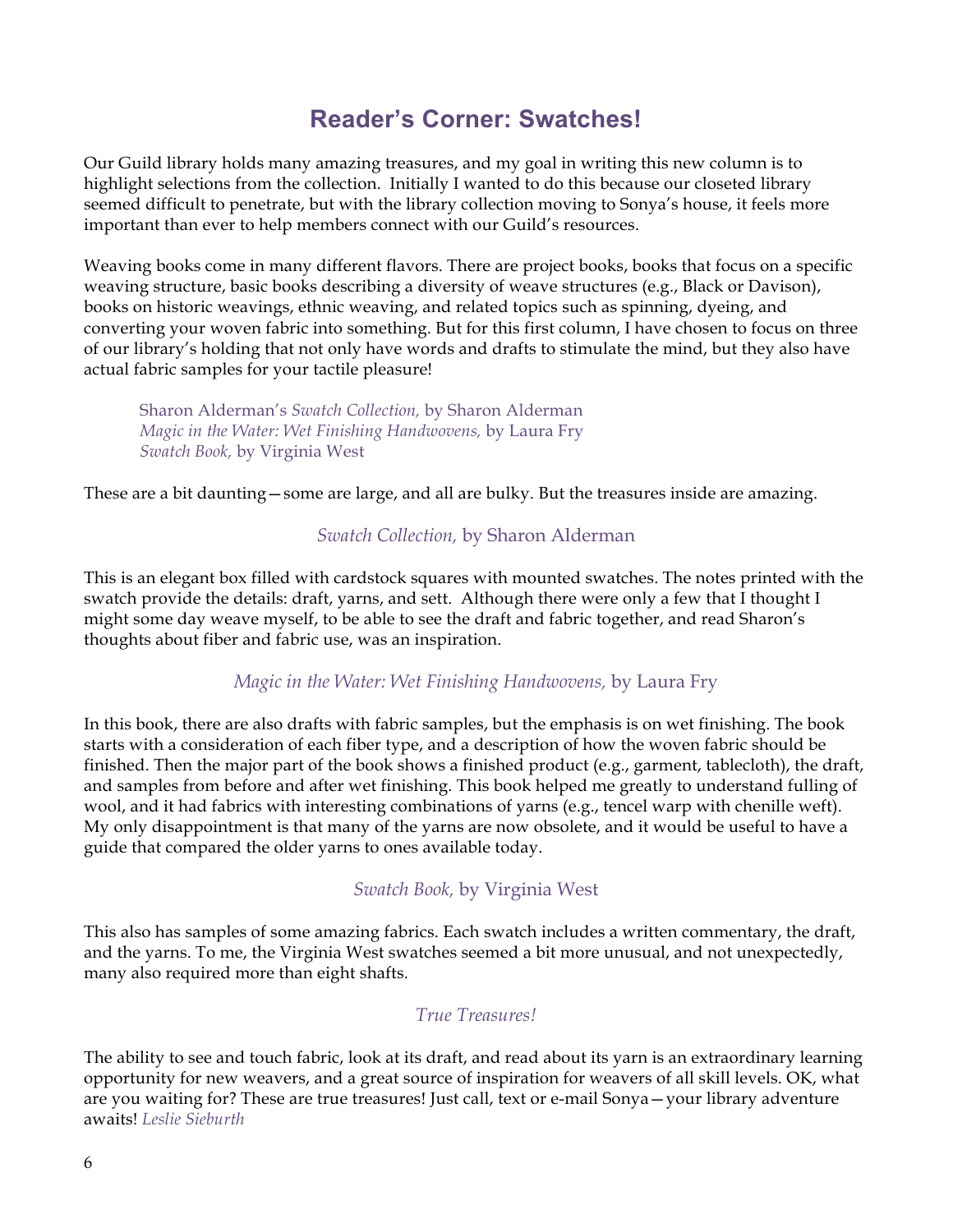# **Getting to Know You—Michelle Pahl**

*Michelle will be leading our Guild Challenge this year! We are grateful that she has taken the time to help us get acquainted with her.*



I wish I could remember when that first spark of interest in weaving hit me. It's like the onset of a cold—it starts with a sniffle or a tickle in the throat, something you hardly notice, and then bam! you can barely get out of bed for a week. I'd been happily crocheting and sometimes knitting for years, and then came a moment in 2013 or so—the tickle in the back of the brain whispering "weave."

I was living in a little town in southwest New Mexico, and a friend I had met at the dog park there was the former chair of the Anthropology Department at the University of Arizona and the author and editor of several books on weaving. I ran into her at the dog park shortly after the tickle started and told her I thought I needed to learn how to weave. She graciously lent me a spare jack loom, which we carted across town on her truck. I took a two-day basic weaving course from another local weaver (Hosana Ailert, Wild West Weaving—check out her little shop if you're ever in Silver City, NM!), and I was hooked.

After six months with my borrowed loom, I decided to take

the leap and purchase my Glimakra 49-inch horizontal countermarche loom. Someone locally needed to sell hers to make room in her house, and the loom needed a good home. I wasn't looking for something quite so big.

After that first basic course, I've learned mostly from plunging in and making lots of mistakes. Also YouTube. So far I''ve made kitchen towels, blankets, rugs, and scarves. I've made weft-faced rugs, rag rugs, worked in tabby, twill, and deflected doubleweave. I think my favorite has been the twill towels.



They are easy and great to have around for gifts. I love warping probably more than I should. One of my favorite activities is to have a cup of tea, listen to a good audiobook, and thread heddles.

I support my weaving habit by working as an urgent care doctor for Intermountain. I moved to Utah in December of 2015 and since then have been enjoying the beauty that Utah has to offer—hiking with my two whippets, mountain biking, and canyoneering, I'm so happy to be part of the MMAWG, and I'm looking forward to future weaverly activities. *Michelle*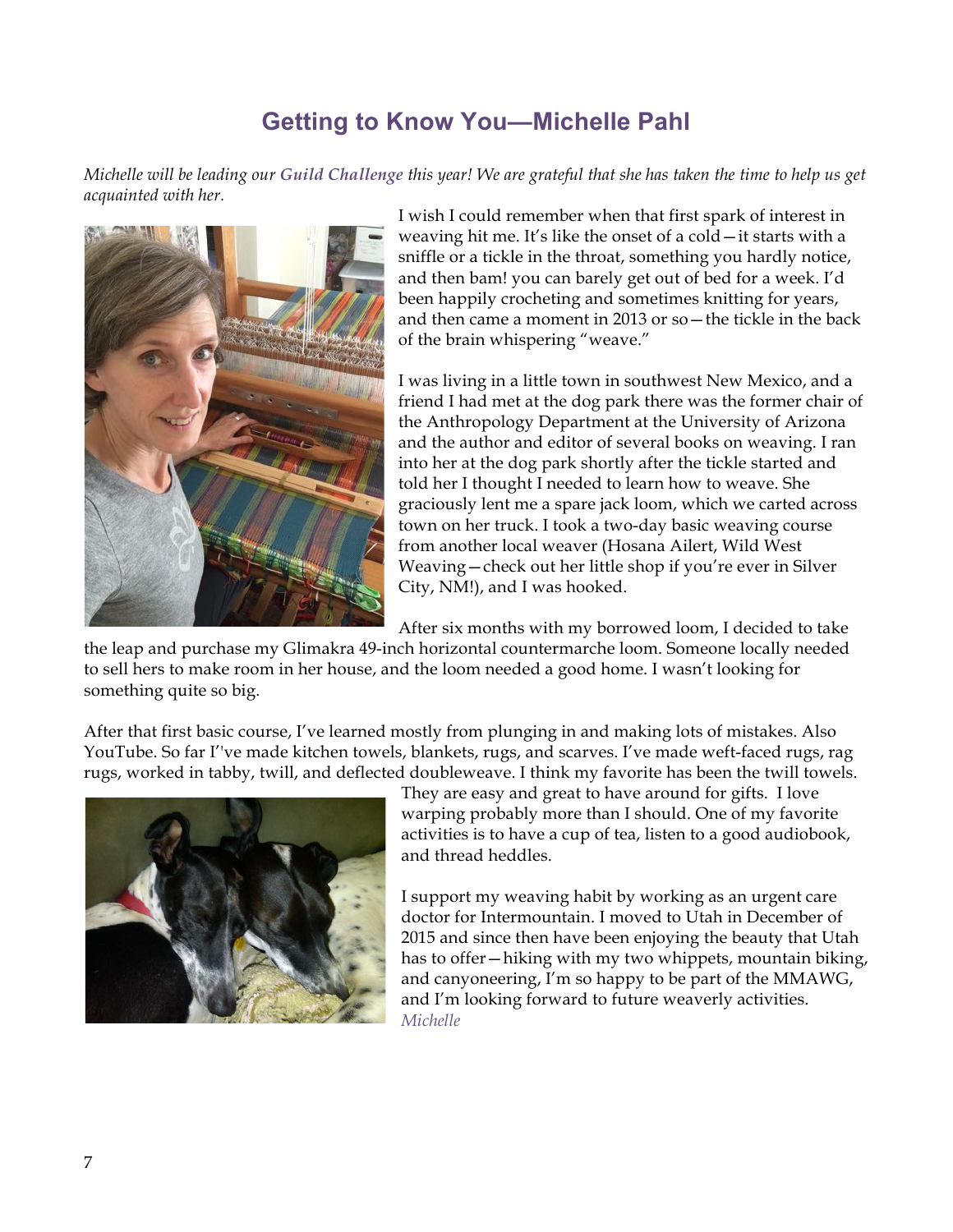# **Upcoming Deflected Double Weave Workshop**

The Guild is offering a Deflected Double Weave workshop, to be taught by Deanna Baugh, on October 20–21 at the Utah Cultural Celebration Center. In Deflected Double Weave, the warp and weft threads deflect out of their vertical and horizontal positions during finishing to form waves and circles. In this workshop you will learn about designing and weaving this structure while you weave a scarf for yourself or a gift. Both four-shaft and eight-shaft drafts will be provided to accommodate the loom you will be using.

You may choose to purchase yarn from Deanna, in which case you will have a choice of a couple of different colorways. The cost of this workshop will be approximately \$55 to \$75 (dependent on registration). The registration form is included with this newsletter. If you have questions, please call Beth Myrer (801-602-8612).

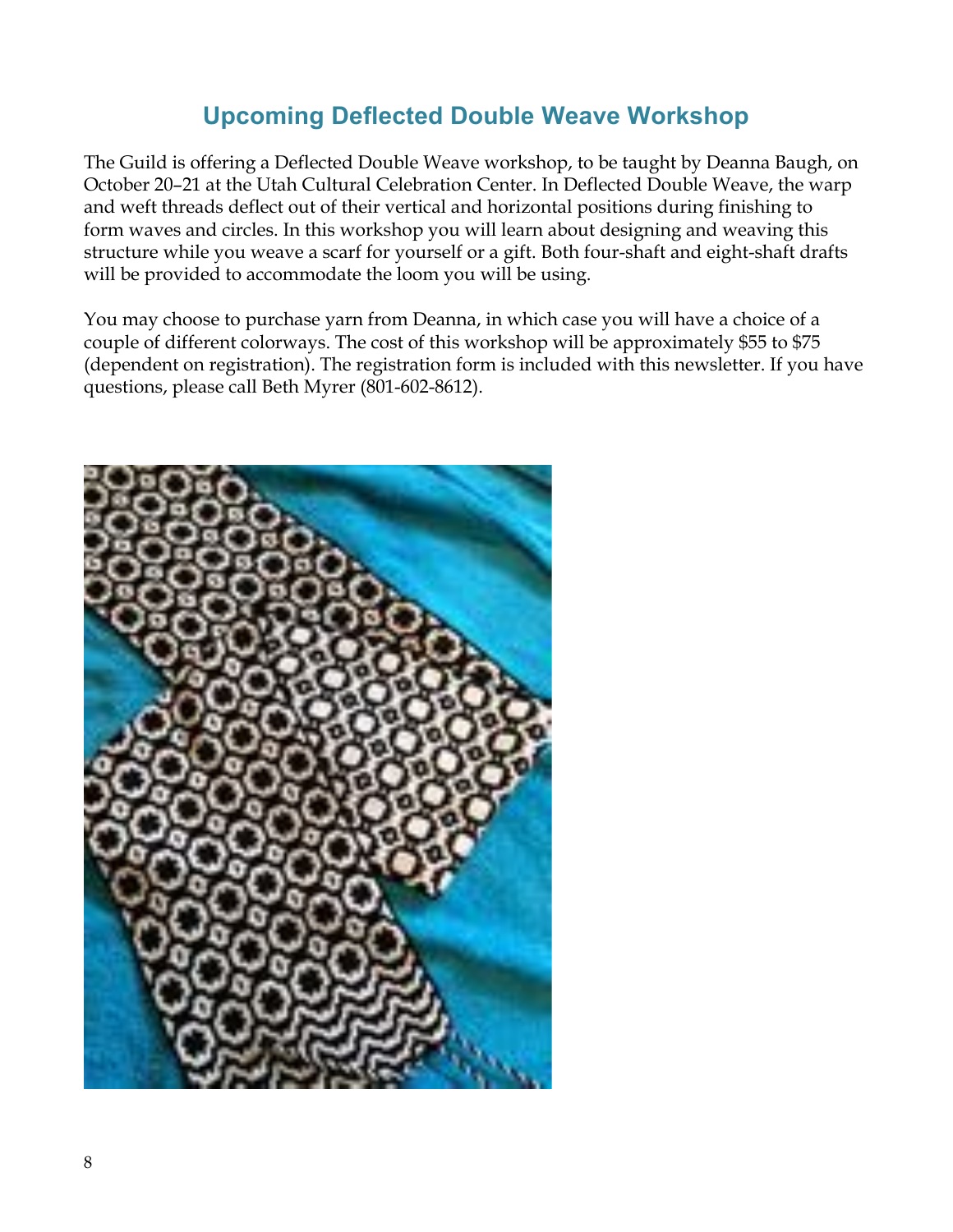### **Registration Form Deflected Double Weave Workshop**

The Guild is offering a Deflected Double Weave workshop, to be taught by Deanna Baugh, on October 20–21 at the Utah Cultural Celebration Center. In Deflected Double Weave, the warp and weft threads deflect out of their vertical and horizontal positions during finishing to form waves and circles. In this workshop you will learn about designing and weaving this structure while you weave a scarf for yourself or a gift.

Both four-shaft and eight-shaft drafts will be provided to accommodate the loom you will be using. You may choose to purchase yarn from Deanna, in which case you will have a choice of a couple of different colorways.

| Name          |  |  |
|---------------|--|--|
| Email         |  |  |
| Phone         |  |  |
| $#$ of shafts |  |  |

The total cost of the workshop will be between \$55 and \$75, depending on how many people register. Please send a check for the \$25 deposit (made out to MMAWG) with this form to Beth Myrer, 1407 West 1100 North, Provo, Utah 84604. Or bring the form and your check to a Guild meeting.

Please contact Beth Myrer with any questions (801-602-8612).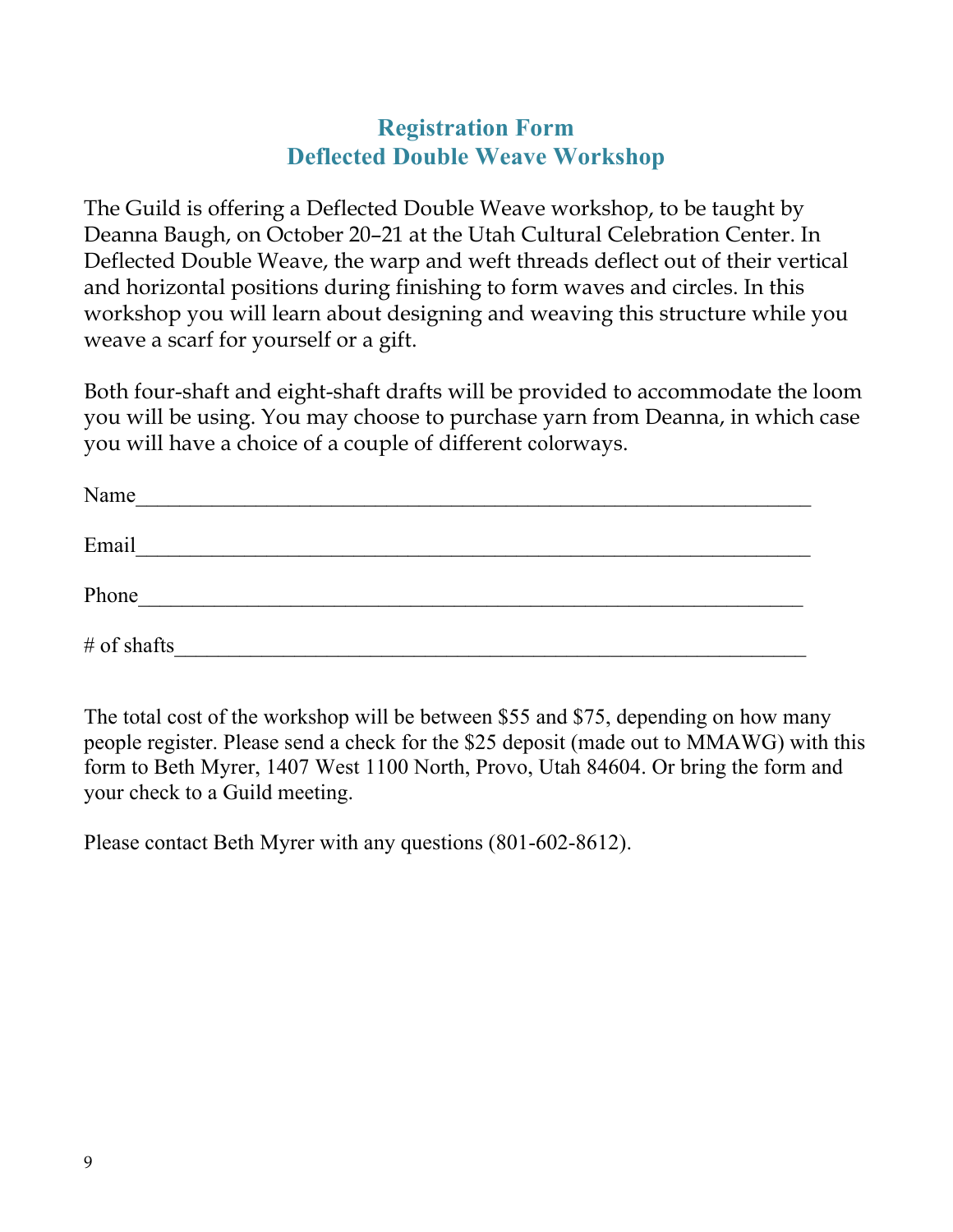# **Shuttle-Craft Bulletin: Tie-up and Pickup**

It is now 1930, the Shuttlecraft Guild is in its sixth year, and the country is at the beginning of the Great Depression. The 1930 Shuttlecraft Bulletins in this article are August and September, covering various topics briefly, but mainly loom tie-ups and Monk's Belt pickup.

In August, Mary Meigs Atwater reports that the Shuttlecraft Guild traveling exhibit is in circulation among the weavers who submitted completed woven works or samples. This exhibit is so popular that Mary recommends that another one be compiled. For her, it is worth the time and work it takes to coordinate this. I think that we see this in the interest in the show and tell portion of our Guild meetings. We all like to see what other weavers are making.

On loom tie-up, Mary reports that she has seen many weavers struggling with their weaving because their looms are not properly set. She is referring mainly to the tie-up for counter balance looms, which in my limited experience, can be difficult and take some amount of tweaking. She advises to start from the top and work your way down from the cables, going over the rollers to the shafts, lamms, and treadles. These adjustments are worth the time to her. The point Mary makes is that before a weaver tries to weave something beautiful, it is necessary to make sure the equipment is functioning properly.

In the September Bulletin, Mary calls the use of the Monk's Belt in isolated motifs a pickup, while I am more likely to think of the technique as inlay, as in the article on overshot in the *Best of Weavers, Overshot Is Hot*! By David Xenakis (see p. 36). No matter what you may call it, it is attractive and of use in many applications. Mary notes the Monk's Belt



threading in Bulletin figure c (see the drawdown), with the standard tie-up, may be used in a table runner as shown.





She advises to repeat the treadling and pattern design as desired—weaver's choice—and recommends marking the placement of the pattern threads with charcoal or chalk, while David X. recommends sleying black sewing threads with the warp to mark the placement of the motif. Monk's Belt pattern is typically woven from selvedge to selvedge,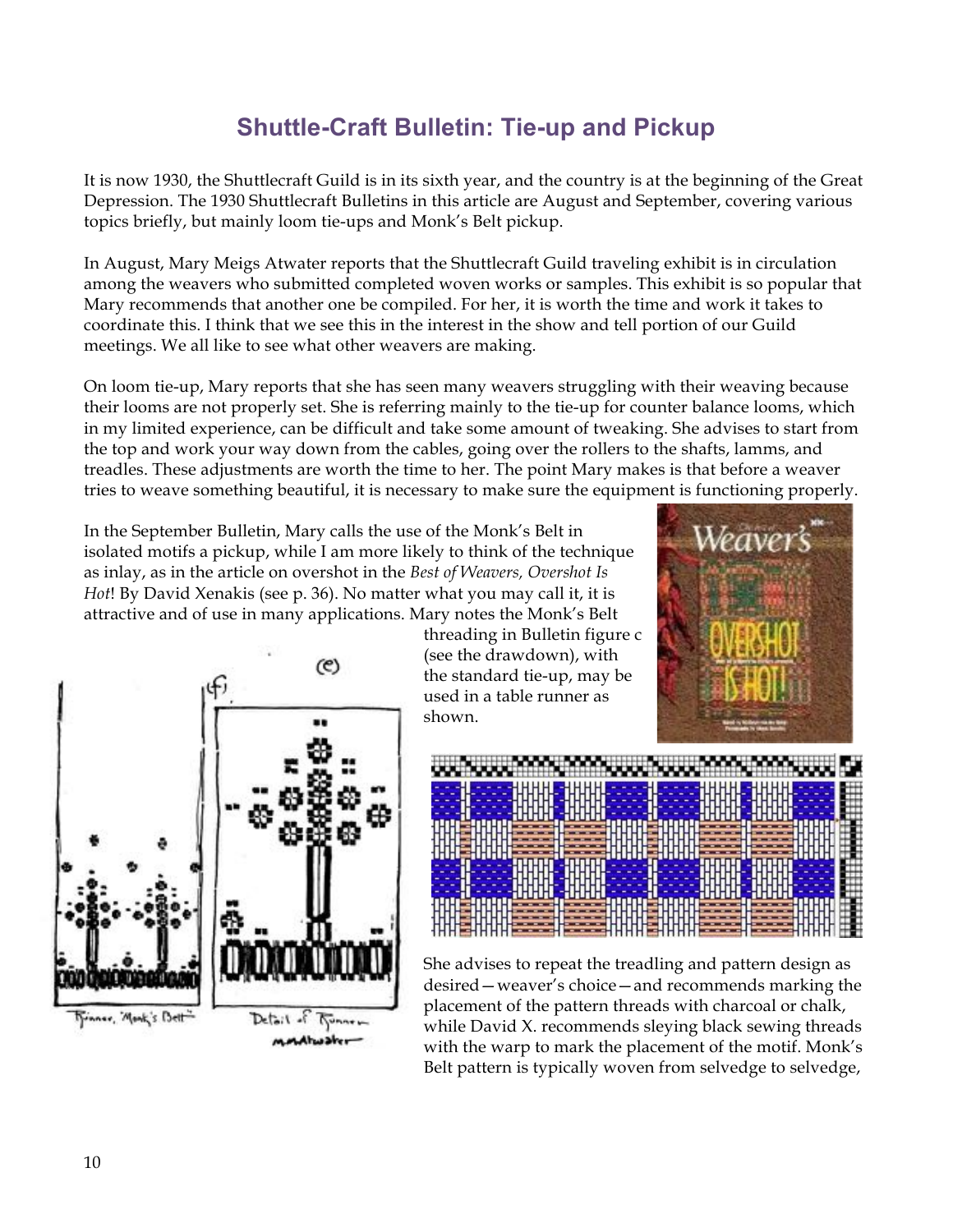but if the pattern weft is inlaid within a defined area of the warp, the isolated motif is produced. Both authors describe their technique and do use a pickup stick in the process. Mary illustrates the use of this technique as a border on a table square, and on curtains. Both of these examples would take 3 shuttles, 2 for the patterns on each border and one for the tabby, woven across the entire warp. It is probably easier to do than describe, but if you want to use this technique, it is worth investigating from either or both sources and the result would be beautiful. *Maureen Wilson*

# **The Shuttle-Craft Bulletin Study Group**



The next meeting of the Shuttle –Craft Study group is scheduled for **October, 2017.** The topic of discussion will be Jackets and Coats, from the January and June 1926 issues. If you are interested in joining the discussion, let Maureen Wilson (maureenmwilson@yahoo.com) know. The meeting location and directions will be announced in the newsletter and on the Yahoo list.

The Shuttle-Craft Bulletins study group meets to discuss Mary Atwater's work, as described in the Shuttle-Craft Bulletins. We meet every other month, at one of our homes, to discuss the topic, share samples and experiences. This is a very informal group, if you have not participated, attend a meeting and see if you want to join. The meetings start with a reading from Mary Meigs Atwater's biography.

The topics, Bulletins, and tentative schedule for the Guild year are listed below:

*Topic Bulletins Meeting Dates*

Jackets and Coats Jan 1926, June 1926 October 2017 Linen weaves Feb 1926, May 1926 February, 2018 Rugs Mar 1926, Nov 1939 April 2018 Curtains April 1926, Mar 1937 June 2018 Clothing/Coat Fabric June 1926, Aug 2917 August 2018